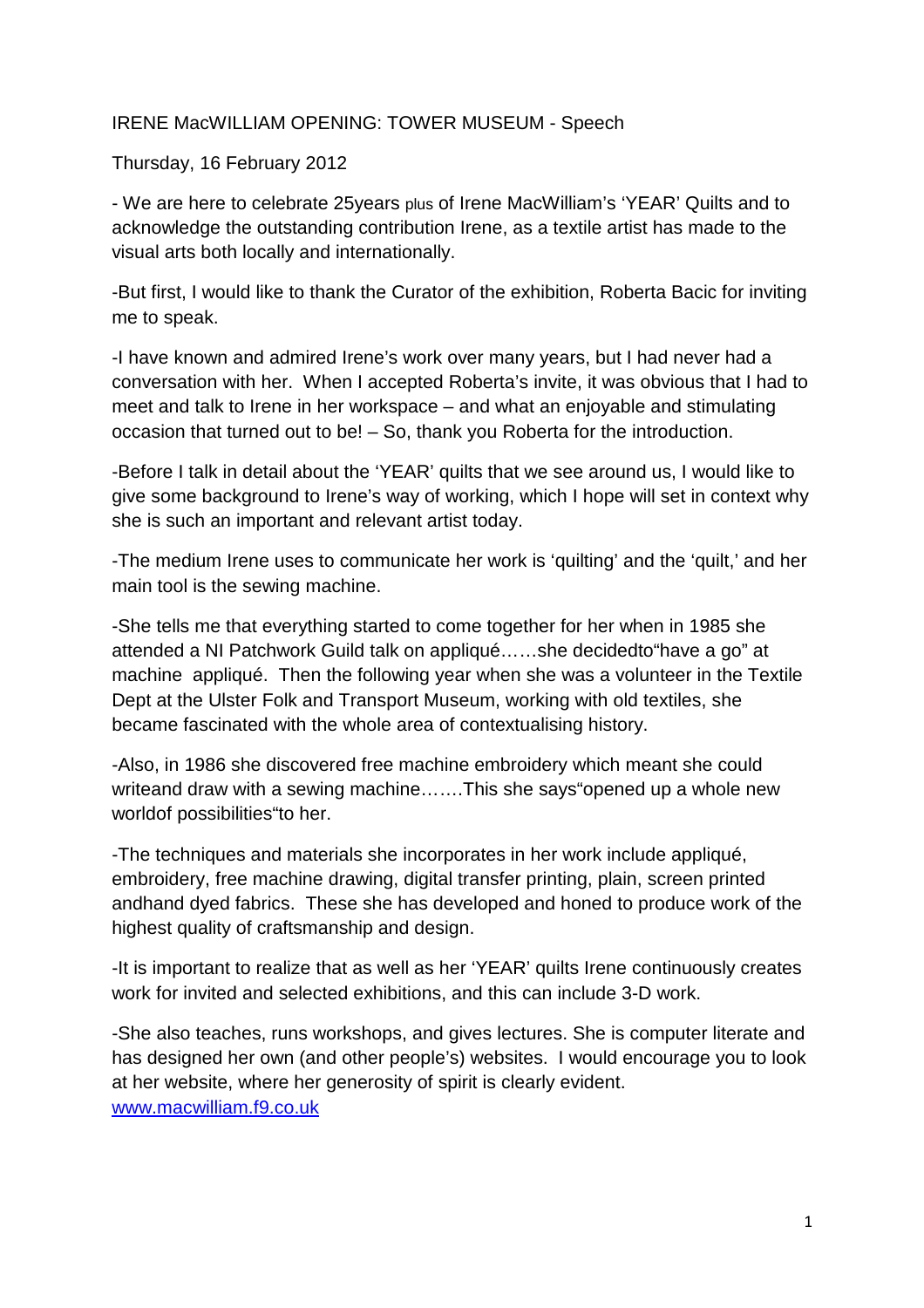-Since 1986 Irene has been exhibiting nationally and internationally, to an audience **mainly within the textile world** - including the UK and Europe, USA, Japan and further afield. She is keen to point out that working with Roberta has brought her work to a **whole new audience** nationally and internationally.

-I think that now sets the scene to talk about the 'YEAR' quilts which we are celebrating today.

-There are a total of 26 year quilts in the exhibition, displayed in chronological order, dating from 1986-2011.

-Every year since 1986 (alongside theother work that I've mentioned) Irene has made a quilt documenting world events. If you have had the chance to look around you will have realized that these events range from major international world shattering incidents to the local and very idiosyncratic.

-The events are recorded by image and text in panels – there are 19 panels in each quilt plus a title panel showing the year. Around 3 of the 4 borders, free machine writing lists further news stories of the particular year.

-The 20 panels are assembled in atraditional quilt making format, each quilt measuring approx. 216 x 140 cms (nb although the finished art works are called quilts, and they are'quilts' in the traditional sense…..in the world of textiles art they are referred to as 'hangings'.)

-The 19 individual panels are made throughout the year as events happen andstories unfold; the final panels aren't completed until the beginning of the following year. The quilt is then assembled, usually inFebruary or March, by which time the next year's quilt is underway. That is the practical side………

…… now to the even more interesting part!! Irene's **Creative Process**.

-The 'events' or contents of each quilt are Irene's personal selection – they are representative of her concerns and empathies – and this is the core of what makes her work so distinctive and special….

…..Not only do **we,** as the viewer, have a '**ready reckoner'**of benchmarks and milestones in the past 26 years of **our** lives, we have a wonderful insight into the character and personality of the artist.

-Environmental and humanitarian issues are strongly evident. Over the years the marked recurrence of natural phenomena such as earthquakes, famine, floods, and volcanoes is unnerving. Wars and unrest throughout the world, including our owntroubled recent past are recorded. Issues such as AIDS and BSE are addressed.

-BUT the good news is that there is also plenty of evidence that reflects Irene's quirky sense of humour –you will be able to find your own evidence ….for me it is reflected in the 'Clinton Scandal' panel of the 1998 quilt!!!